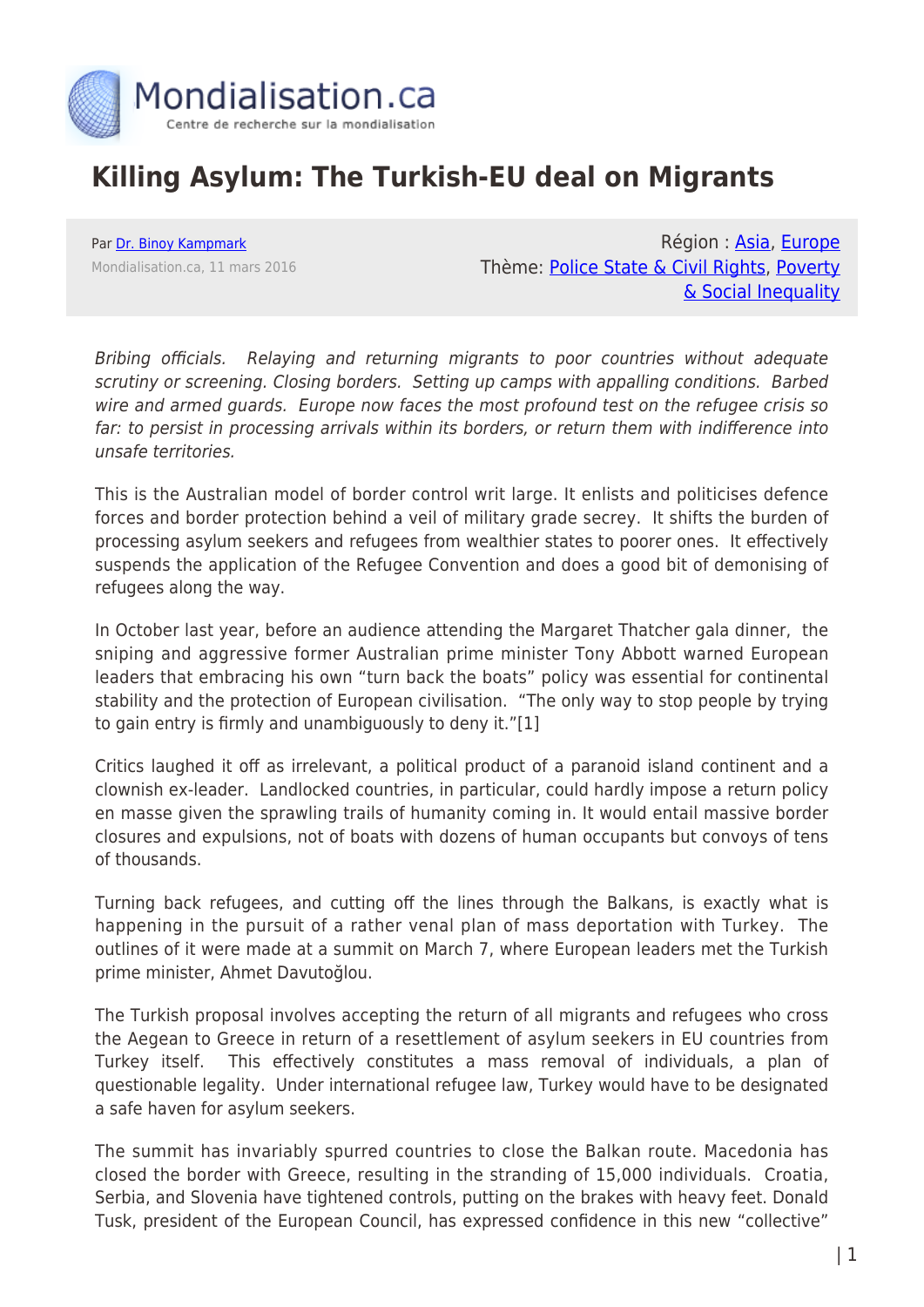response to the refugee crisis, claiming that "irregular flows of migrants along western Balkans route have come to an end".[2]

Some of the press analysis on this sees the European-Turkish deal as "messy but necessary". The Economist editorial on this subject is even more chilling in admitting what Turkey has become in this entire farce of human misery. "Throughout the Cold War, Turkey was one of Europe's bastions against Soviet armies. Now it is being turned into Europe's barrier against the huddled masses of the Middle East."[3]

This was geographic reality – Turkey being the bridging country between two landmasses. But, argued The Economist, order had to return, with borders opened, to a certain extent; "the only alternative to chaos is a fair and orderly migration system". Human flesh has become a measure of grand political bargaining.

The consequence of this haggling has been a trafficking and bartering over human matter in favour of new political realities Turkey wishes to change. There is the issue of visa liberalisation, which Ankara has been pursuing with some vigour.

The largest matter, one that never goes away, is that of Turkish accession to the EU. Most striking of all is the refusal on the part of the EU to raise the issue of Ankara's latest, and very aggressive, assault on press freedoms. President Recep Erdoğan has every reason to be pleased, crushing dissent and scrutiny at hope while pretending to be Europe's broom of order.

Despite any reservations on the part of the Greek prime minister, Alexis Tsipras, his government still signed a readmission agreement for migrants crossing the Aegean to be returned.[4] This further builds in a regime that promises to be more cruel than fair.

The strong message from Davutoğlou in discussions with Tsipras indicated the determination to shut out third countries and transit points for those using the route through Turkey and effectively the Balkans, to get to EU countries. The agreements, he argued, sent "a clear message to migrants coming from third countries, rather than countries at war… that there is neither the political will [to allow their passage] nor the ability to cross to Europe."

Supposedly, that aspect of the deal will cover those migrants who are not deemed to fall within the international regime of protection. This re-admission into Turkey is problematic on several levels, assuming an orderly and expeditious processing of individual claims. "I am deeply worried," expressed a concerned UN High Commissioner for Refugees Filippo Grandi, "about any arrangement that would involve the blanket return of anyone from one country to another without spelling out the refugee safeguards under international law."[5]

Such fairness is evidently missing to those who are huddled before the closed borders. Refugees chant German Chancellor Angela Merkel's name in desperation and hope. Merkel in turn had regarded the Balkan closure as an "unsustainable" travesty, an outcome of a failed approach to the issue of dealing with refugees. But she is wrong to assume that Europe is not acting collectively on this. A dis-unified position is rapidly forming into a hardened, brutal stance of vicious unity.

Dr. Binoy Kampmark was a Commonwealth Scholar at Selwyn College, Cambridge. He lectures at RMIT University, Melbourne. Email: **bkampmark@gmail.com**